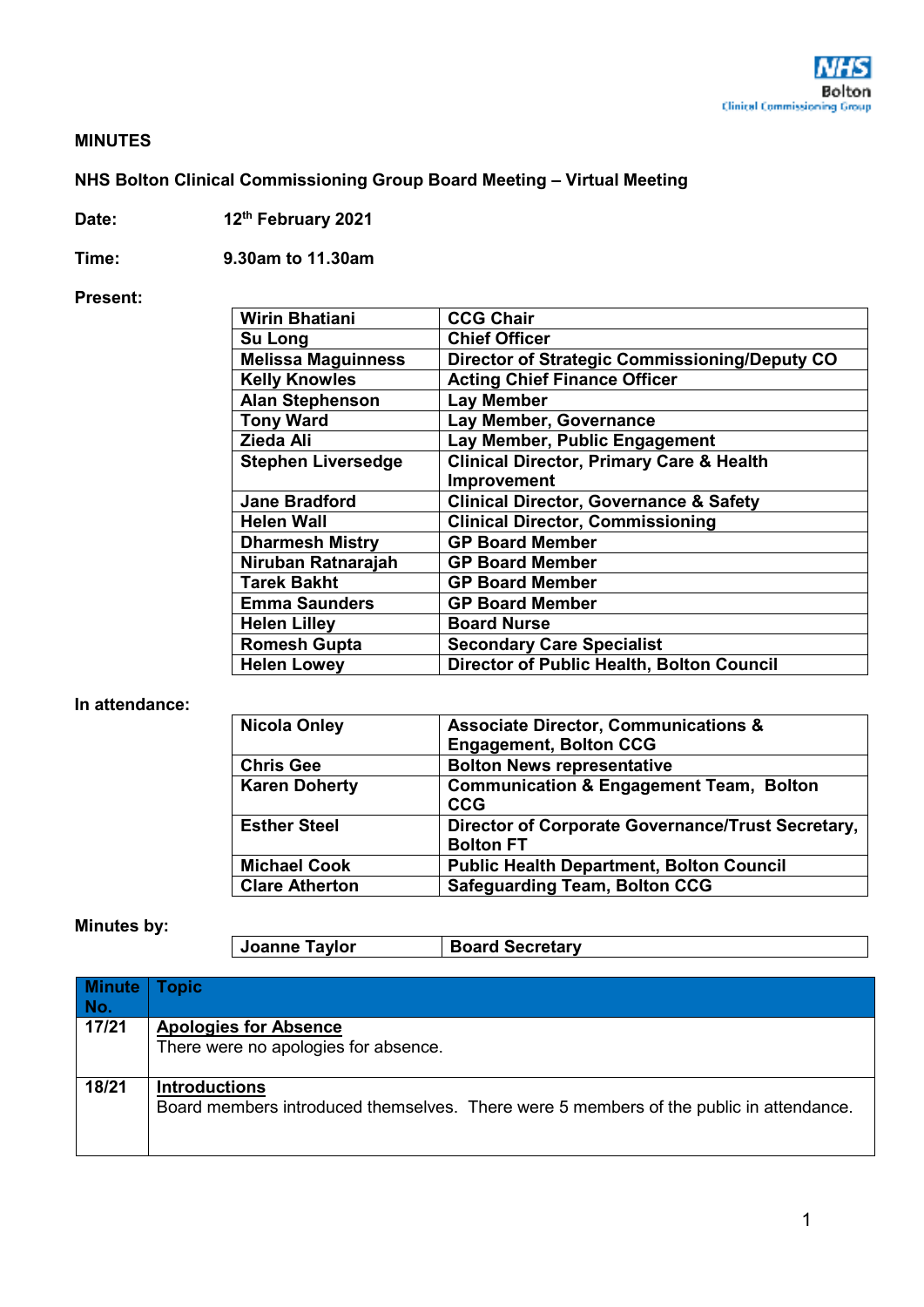|                                                                                        | Chair's Update                                                                                                                                                                        |  |  |  |  |
|----------------------------------------------------------------------------------------|---------------------------------------------------------------------------------------------------------------------------------------------------------------------------------------|--|--|--|--|
|                                                                                        | The Chair updated the Board on the recent announcement on the publication of the NHS                                                                                                  |  |  |  |  |
|                                                                                        | White Paper which details the changes to be implemented across the NHS over the coming                                                                                                |  |  |  |  |
|                                                                                        | year. The main changes focus on health and social care integration and the CCG and local                                                                                              |  |  |  |  |
|                                                                                        | partners have been working towards this for a while now to ensure full benefits are realised                                                                                          |  |  |  |  |
|                                                                                        | across the locality.                                                                                                                                                                  |  |  |  |  |
|                                                                                        |                                                                                                                                                                                       |  |  |  |  |
| 20/21                                                                                  | Questions/Comments from the Public on items on the Agenda                                                                                                                             |  |  |  |  |
|                                                                                        | There were no questions/comments from the public on items on the agenda.                                                                                                              |  |  |  |  |
|                                                                                        |                                                                                                                                                                                       |  |  |  |  |
| 21/21<br>Declarations of Interest in Items on the Agenda                               |                                                                                                                                                                                       |  |  |  |  |
|                                                                                        | There were no declarations of interest in the items on the agenda. The Board noted that on-                                                                                           |  |  |  |  |
|                                                                                        | going declarations of interest stood for every Board meeting and were publicised on the<br>CCG's website.                                                                             |  |  |  |  |
|                                                                                        |                                                                                                                                                                                       |  |  |  |  |
|                                                                                        | The Chair reminded members of their obligation to declare any interest they may have on any                                                                                           |  |  |  |  |
|                                                                                        | issues arising at meetings which might conflict with the business of the CCG Board.                                                                                                   |  |  |  |  |
|                                                                                        |                                                                                                                                                                                       |  |  |  |  |
|                                                                                        | It was noted that declarations declared by members of the Board are listed in the CCG's                                                                                               |  |  |  |  |
|                                                                                        | Register of Interest. The Register is available either via the CCG Board Secretary or the                                                                                             |  |  |  |  |
|                                                                                        | CCG's website at the following link:                                                                                                                                                  |  |  |  |  |
|                                                                                        | http://www.boltonccg.nhs.uk/about-us/declarations-of-interest                                                                                                                         |  |  |  |  |
|                                                                                        |                                                                                                                                                                                       |  |  |  |  |
| 22/21                                                                                  | Minutes of the Meeting previously agreed by the Board and Action Log from 8th                                                                                                         |  |  |  |  |
|                                                                                        | January 2021                                                                                                                                                                          |  |  |  |  |
|                                                                                        | The minutes were agreed as an accurate record and the updates to the action log                                                                                                       |  |  |  |  |
|                                                                                        | noted.                                                                                                                                                                                |  |  |  |  |
|                                                                                        |                                                                                                                                                                                       |  |  |  |  |
| 23/21                                                                                  | <b>Patient Focus</b>                                                                                                                                                                  |  |  |  |  |
|                                                                                        | This month's patient focus is a verbal update from a Bolton patient who has recently had the                                                                                          |  |  |  |  |
| Covid 19 vaccine, originally from Jamaica and has chronic diseases, which makes him at |                                                                                                                                                                                       |  |  |  |  |
|                                                                                        |                                                                                                                                                                                       |  |  |  |  |
|                                                                                        | higher risk of catching Covid and becoming seriously unwell.                                                                                                                          |  |  |  |  |
|                                                                                        |                                                                                                                                                                                       |  |  |  |  |
|                                                                                        | The patient agreed to share his experience of having the vaccine, to encourage others from                                                                                            |  |  |  |  |
|                                                                                        | racially diverse backgrounds to come forward for the vaccine when invited. He highlighted                                                                                             |  |  |  |  |
|                                                                                        | the importance of having the vaccine and encouraged other people from radically diverse<br>backgrounds to have the vaccine.                                                           |  |  |  |  |
|                                                                                        |                                                                                                                                                                                       |  |  |  |  |
|                                                                                        | The Board noted this month's Patient Focus.                                                                                                                                           |  |  |  |  |
|                                                                                        |                                                                                                                                                                                       |  |  |  |  |
| 24/21                                                                                  | Bolton Safeguarding Children Partnership Annual Report 2019/20                                                                                                                        |  |  |  |  |
|                                                                                        | The Board received a presentation on the above Annual Report. The CCG is a statutory                                                                                                  |  |  |  |  |
|                                                                                        | partner of Bolton's Safeguarding Children's Partnership and as such requires the Board to be                                                                                          |  |  |  |  |
|                                                                                        | apprised of and note the Partnership's work throughout the year through the Annual Report.                                                                                            |  |  |  |  |
|                                                                                        |                                                                                                                                                                                       |  |  |  |  |
|                                                                                        | The report articulates the Partnership's achievements throughout the year, acknowledging the                                                                                          |  |  |  |  |
|                                                                                        | impact of Covid on children, families and staff within all services and the objectives to mitigate                                                                                    |  |  |  |  |
|                                                                                        | these risks. The report also details the four key priority areas of neglect, exploitation,                                                                                            |  |  |  |  |
|                                                                                        | domestic abuse and safeguarding thresholds, outlining the work to support and develop these                                                                                           |  |  |  |  |
|                                                                                        | areas further and also detailing the plans for developing the work further in 2021/22.                                                                                                |  |  |  |  |
|                                                                                        |                                                                                                                                                                                       |  |  |  |  |
|                                                                                        | Members commented that the voice of the child and the training undertaken were positively<br>highlighted in the report. Placements out of the area were also discussed and agreed the |  |  |  |  |
|                                                                                        | importance of ensuring children are placed within the area.                                                                                                                           |  |  |  |  |
|                                                                                        |                                                                                                                                                                                       |  |  |  |  |
|                                                                                        | The Board noted the Bolton Safeguarding Children Partnership Annual Report 2019/20.                                                                                                   |  |  |  |  |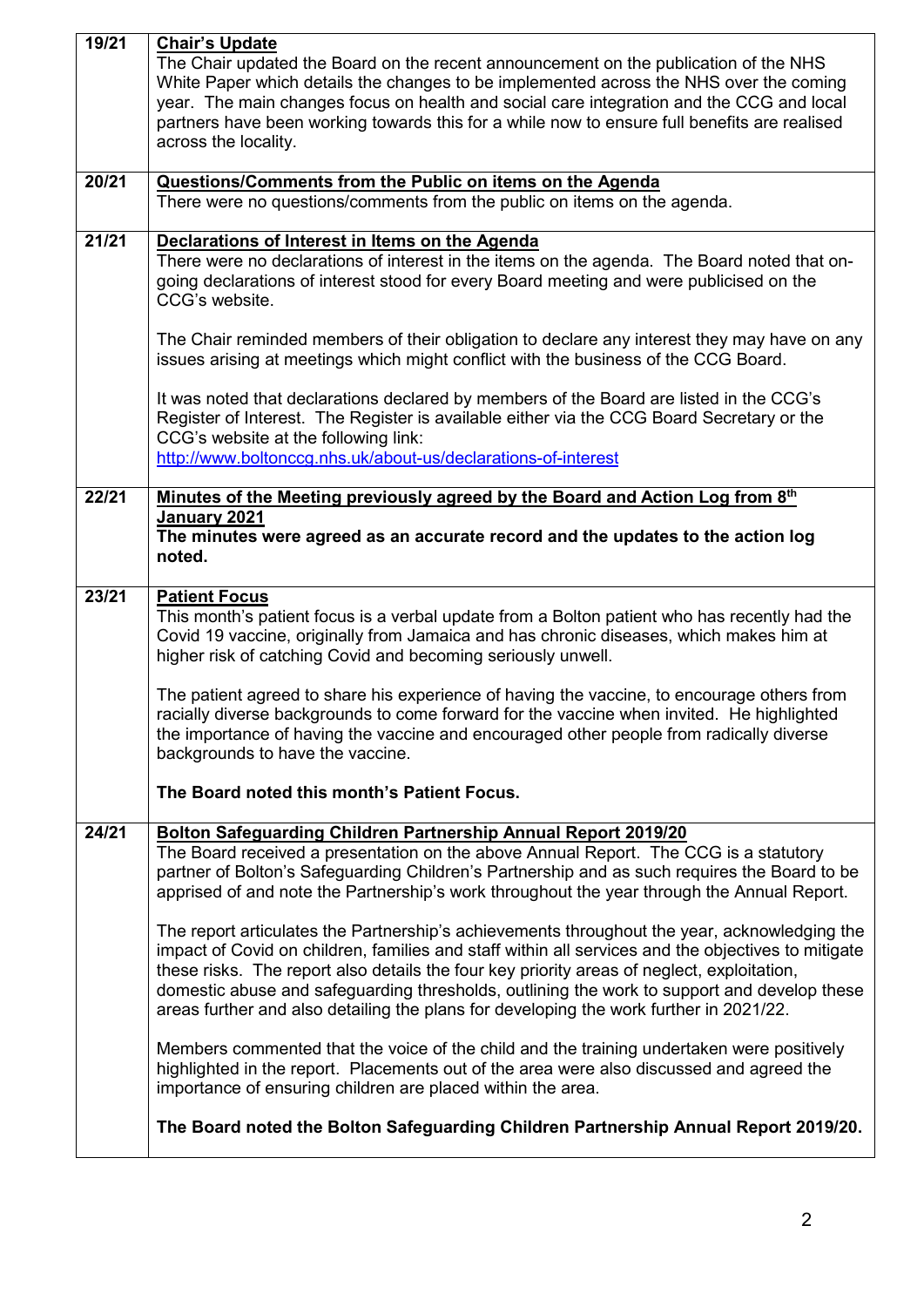| 25/21 | <b>CCG Looked After Children Annual Report 2019/20</b>                                          |  |  |  |  |
|-------|-------------------------------------------------------------------------------------------------|--|--|--|--|
|       | The above annual report was presented to the Board. The main headlines noted from the           |  |  |  |  |
|       | report were that there were 712 looked after children in care in Bolton receiving services from |  |  |  |  |
|       | the Bolton system. It was noted that pre-Covid rates are showing that 10% of young people       |  |  |  |  |
|       | are known to have a mental health issues.                                                       |  |  |  |  |
|       |                                                                                                 |  |  |  |  |
|       | The work that has developed over the year with children and young people in Bolton and the      |  |  |  |  |
|       | development of a Looked After Children outcomes framework was presented to the Board.           |  |  |  |  |
|       | Members agreed this is an important arena moving forward to ensure we proactively protect       |  |  |  |  |
|       | and support children and young people across the locality.                                      |  |  |  |  |
|       |                                                                                                 |  |  |  |  |
|       | The Board approved the CCG Looked After Children Annual Report 2019/20.                         |  |  |  |  |
| 26/21 | <b>Public Health Annual Report 2019/20</b>                                                      |  |  |  |  |
|       | The Public Health Annual Report for 2019/20 was presented to the Board.                         |  |  |  |  |
|       |                                                                                                 |  |  |  |  |
|       | This year's annual report gives an overview of Bolton bringing together people, place and       |  |  |  |  |
|       | communities and looks at a whole system approach, reviewing deprivation, inequalities, green    |  |  |  |  |
|       | space opportunities and next steps in integrating the equality agenda through the Active,       |  |  |  |  |
|       |                                                                                                 |  |  |  |  |
|       | Connected and Prosperous Board.                                                                 |  |  |  |  |
|       |                                                                                                 |  |  |  |  |
|       | It was noted that next year's report will have a strong influence on the impact of Covid 19.    |  |  |  |  |
|       | Members discussed the report and commented on the need to ensure there is focus on social       |  |  |  |  |
|       | deprivation and poverty across the locality. Members also discussed the need to have closer     |  |  |  |  |
|       | links with public health to understand the variation and data presented to move towards         |  |  |  |  |
|       | bringing an overall improvement through primary care networks. Members discussed the            |  |  |  |  |
|       | need to concentrate on a whole systems approach, moving forward on the inequalities             |  |  |  |  |
|       | agenda and aspiring to be better across the England average.                                    |  |  |  |  |
|       |                                                                                                 |  |  |  |  |
|       | The Board noted the Public Health Annual Report 2019/20.                                        |  |  |  |  |
| 27/21 | <b>Report of the Chief Finance Officer Month 9</b>                                              |  |  |  |  |
|       | The finance report for Month 9 was presented, which has previously been considered by the       |  |  |  |  |
|       | CCG Finance and QIPP Committee.                                                                 |  |  |  |  |
|       |                                                                                                 |  |  |  |  |
|       | It was reported that the temporary financial regime put in place in response to Covid 19 for    |  |  |  |  |
|       |                                                                                                 |  |  |  |  |
|       | the period 1 April 2020 to 31 July 2020 was extended to cover August and September. The         |  |  |  |  |
|       | final retrospective allocation adjustment for April to September has now been received which    |  |  |  |  |
|       | brings the CCG to a breakeven position for the first half of the financial year.                |  |  |  |  |
|       |                                                                                                 |  |  |  |  |
|       | A system wide financial envelope was allocated to Greater Manchester for the period 1           |  |  |  |  |
|       | October 2020 to 31 March 2021. This is comprised of initial allocations for both CCGs and       |  |  |  |  |
|       | Providers, Covid funding, growth funding and system top up. It is expected that GM will         |  |  |  |  |
|       | manage the system wide financial position within this envelope for all areas of spend, the only |  |  |  |  |
|       | exception to this will be those areas where national funding is still available.                |  |  |  |  |
|       |                                                                                                 |  |  |  |  |
|       |                                                                                                 |  |  |  |  |
|       | Any expenditure relating directly to Covid 19 has been captured and reported separately         |  |  |  |  |
|       | within the monthly Non ISFE submissions to NHS England.                                         |  |  |  |  |
|       |                                                                                                 |  |  |  |  |
|       | The Month 9 reported position is a GM mandated surplus of £0.586m, once the expected            |  |  |  |  |
|       |                                                                                                 |  |  |  |  |
|       | allocations for the Hospital Discharge Programme, Independent Sector over performance and       |  |  |  |  |
|       | Vaccination Programme set up costs are received. The value of this is £3.302m. This is an       |  |  |  |  |
|       | improvement in the reported position when compared to the GM approved planned deficit of        |  |  |  |  |
|       | £1.091m.                                                                                        |  |  |  |  |
|       |                                                                                                 |  |  |  |  |
|       | The Board noted the update to the 2020/21 Financial Plan and associated budgets as at           |  |  |  |  |
|       | month 9, recognising the level of risk identified and note the process in place by the          |  |  |  |  |
|       | Executive Team and Finance and QIPP Committee to review scenarios on a monthly<br>basis.        |  |  |  |  |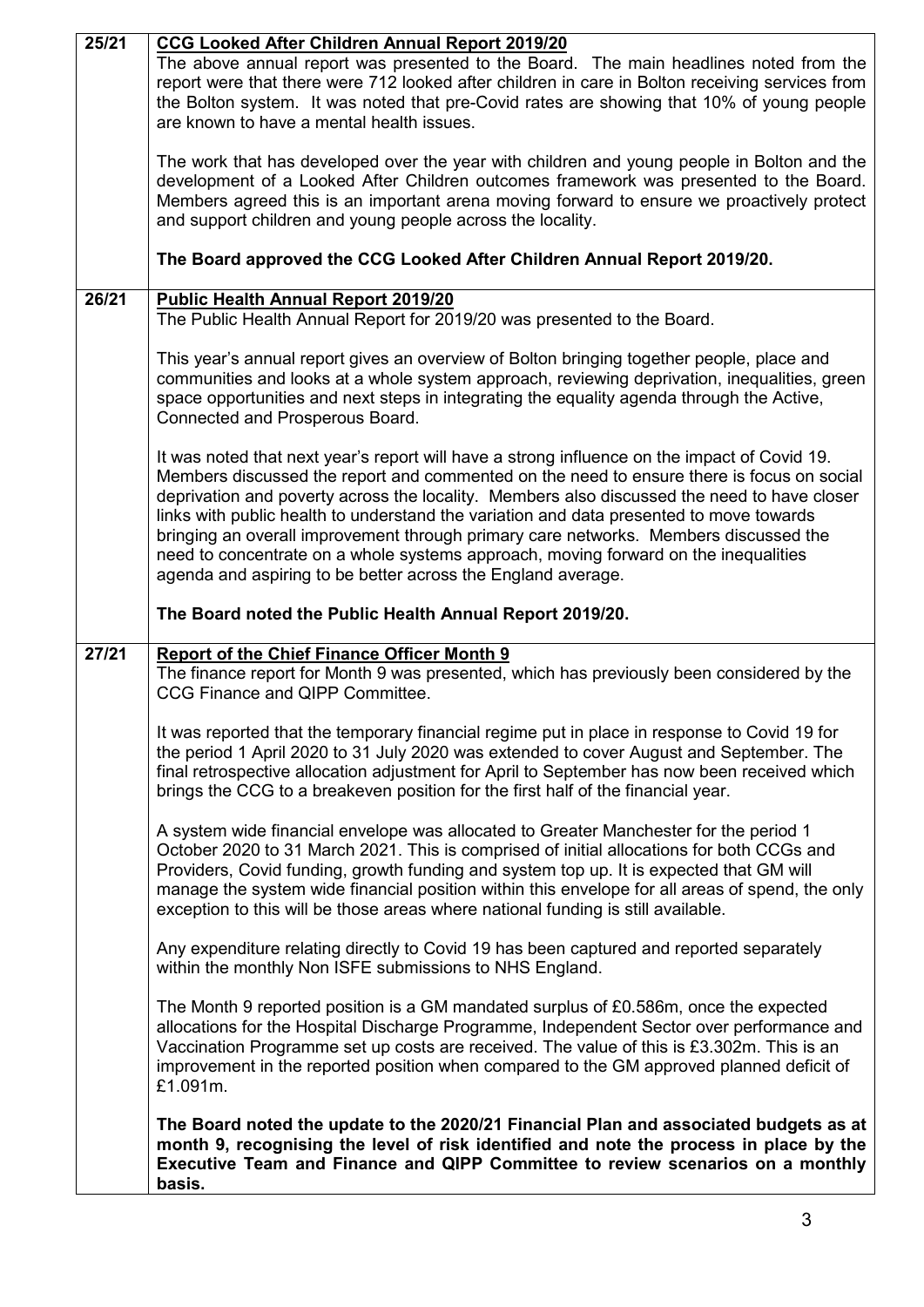|       | The Board requested an update next month on the developments on the system wide<br>financial work.                                                                                                                                                                                                                                                                                                                                                                                                                                                                                                                                                                                                                                                                                                                                                                                           |  |  |  |  |
|-------|----------------------------------------------------------------------------------------------------------------------------------------------------------------------------------------------------------------------------------------------------------------------------------------------------------------------------------------------------------------------------------------------------------------------------------------------------------------------------------------------------------------------------------------------------------------------------------------------------------------------------------------------------------------------------------------------------------------------------------------------------------------------------------------------------------------------------------------------------------------------------------------------|--|--|--|--|
|       |                                                                                                                                                                                                                                                                                                                                                                                                                                                                                                                                                                                                                                                                                                                                                                                                                                                                                              |  |  |  |  |
| 28/21 | <b>CCG Corporate Performance Report</b><br>The performance report was presented to the Board. The following highlights were noted for<br>months 9 and 10 performance:-                                                                                                                                                                                                                                                                                                                                                                                                                                                                                                                                                                                                                                                                                                                       |  |  |  |  |
|       | <b>Elective Care</b><br>Routine elective care surgery is still suspended at Bolton FT to maintain safety as a result of<br>the rising pressures in the system, during Wave 3 of the national pandemic aligning with the<br>increase to Level 4 of the Covid 19 agreed escalation status. This action will inevitably impact<br>on elective care performance, however this has been necessary to create capacity for the<br>rising numbers of Covid 19 patients requiring inpatient care. Bolton FT have continued with<br>many outpatient appointments, however in some areas this is becoming increasingly<br>pressured due to winter pressures elsewhere in the system and staff deployment & sickness.<br>Some staff have been re-deployed to support the pressures in ICU and on the acute medicine<br>wards, along with the COVID vaccine roll-out programme for Health and Care staff. |  |  |  |  |
|       | Performance against the 92% standard is still significantly under the national standard at<br>62.9% in December. This is in line with other GM localities as a direct impact of reduced<br>capacity due to Covid 19. As predicted there has been a further increase in 52 week breaches<br>in month, taking the cumulative total year to date to 1,672. The 6-week diagnostic target<br>remains an ongoing issue, with performance in December 2020 at 41.4%.                                                                                                                                                                                                                                                                                                                                                                                                                                |  |  |  |  |
|       | <b>Cancer Care</b><br>In November, the percentage achieving maximum 2 week wait for first outpatient<br>appointment, urgently referred with suspected cancer via GP continued to improve and<br>exceed national targets at 95.6% of patients seen within 2 weeks of first referral. In November<br>83.6% of patients achieved the 62 day wait from urgent GP referral to first definitive treatment<br>for Cancer. In November, there continued to be 100% achievement for Maximum 62 day wait<br>from referral from an NHS screening service to first definitive treatment for all cancers. In<br>November there were 4 patients (reported in a rolling cohort) who waited 104 days or more<br>from initial referral to the first definitive treatment.                                                                                                                                     |  |  |  |  |
|       | <b>Urgent &amp; Emergency Care</b><br>A&E performance has remained below the agreed trajectory of 95%. Performance during<br>December was 72.1%. December saw a slightly reduced average attendance of 267 patients.<br>Attendances are being monitored closely and a number of actions and public messages are<br>taking place to ensure that only people who need A&E attend A&E such as 111 First. In<br>November the number of NWAS patients waiting more than 30 minutes and less than 59<br>minutes for an A&E handover to take place was 310. Performance has improved in December<br>resulting in a figure of 275. Non Elective Length of Stay remained at 4.8 in December which<br>was the same performance figure during November (above target).                                                                                                                                  |  |  |  |  |
|       | <b>Mental Health</b><br>November performance saw IAPT prevalence further increase from the previous reporting<br>period (from 20% to 22.6%) achieving the target of 22% agreed with the GMHSCP and NHS<br>England to be met by end of March 2021. The recovery rate remains under target at 44.1%<br>Early Intervention in Psychosis (EIP) exceeded the target in November, as did the Mental<br>Health Liaison Service (MHLS) for the 1 hour target. Acute OAPs have slightly increased<br>since the last report, and work continues to ensure positive patient flow and repatriation within<br>72 hours where possible, whilst offering alternatives to admission as appropriate.                                                                                                                                                                                                          |  |  |  |  |
|       | <b>Children's &amp; Maternity Care</b><br>The percentage of Children and Young People in Bolton accessing mental health treatment is<br>currently above plan by 86 CYP with a 2020/21 forecast of 36.8% against the 35% national<br>target.                                                                                                                                                                                                                                                                                                                                                                                                                                                                                                                                                                                                                                                  |  |  |  |  |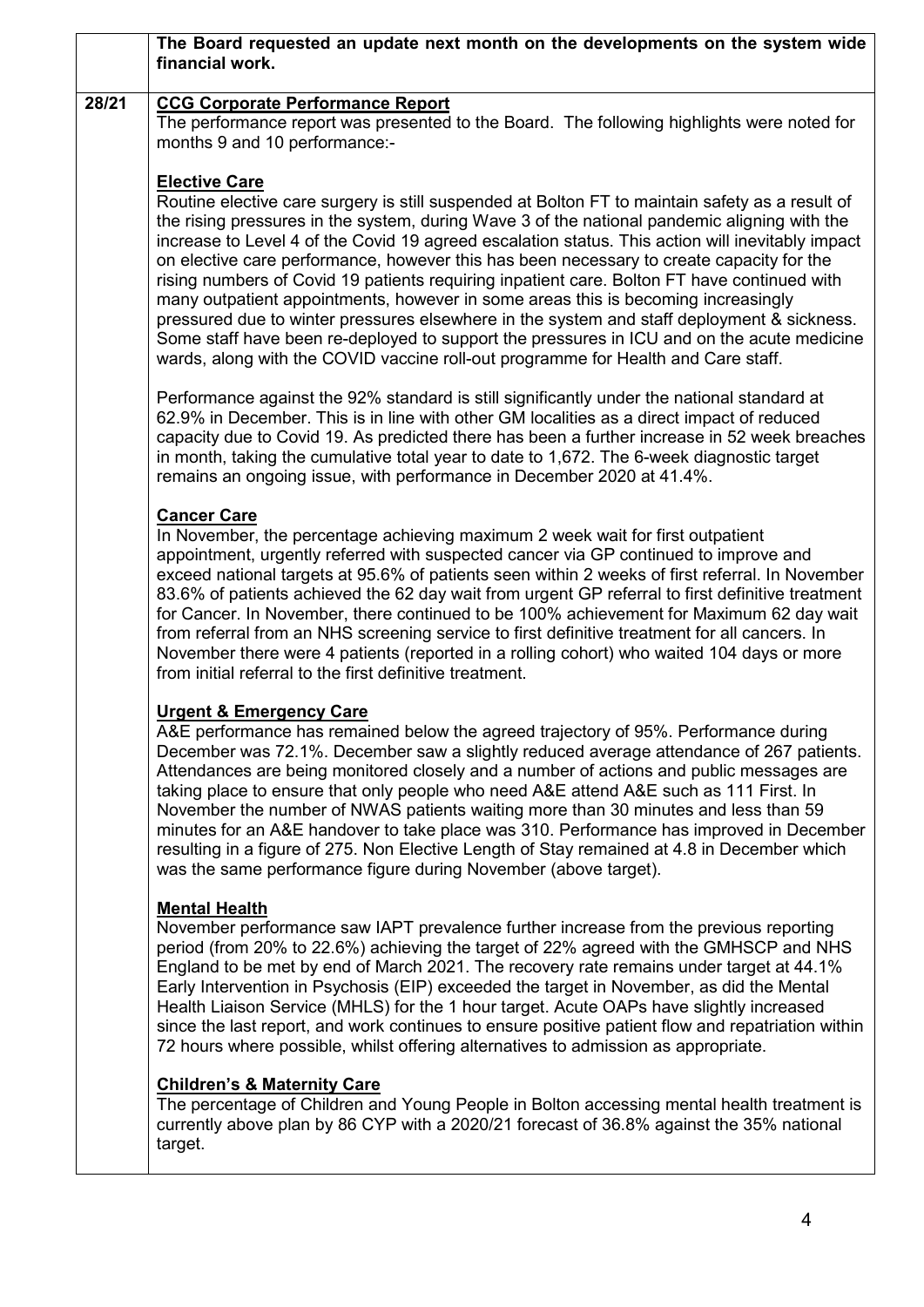|       | November's CGAS performance (30%) has shown a significant increase compared to<br>October (13%), however year to date performance (20%) still remains significantly lower than<br>the 50% target. Referrals to CAMHS have increased in November (190) compared to October<br>(173) but year to date remain slightly lower for 2020.                                                                                                                                                                                                                                                                                                                                                                                                                                 |  |  |  |  |
|-------|---------------------------------------------------------------------------------------------------------------------------------------------------------------------------------------------------------------------------------------------------------------------------------------------------------------------------------------------------------------------------------------------------------------------------------------------------------------------------------------------------------------------------------------------------------------------------------------------------------------------------------------------------------------------------------------------------------------------------------------------------------------------|--|--|--|--|
|       | Maternity booking performance for women registered with a Bolton GP remains above the<br>90% target with a year to date position of 91.7%.                                                                                                                                                                                                                                                                                                                                                                                                                                                                                                                                                                                                                          |  |  |  |  |
|       | The Board noted the performance report for months 9 and 10. It was agreed to review<br>further the data on deaths in the over 65s, dental access and inequalities and access to<br>mental health services and report back to a future Board meeting.                                                                                                                                                                                                                                                                                                                                                                                                                                                                                                                |  |  |  |  |
| 29/12 | <b>Covid Update:</b>                                                                                                                                                                                                                                                                                                                                                                                                                                                                                                                                                                                                                                                                                                                                                |  |  |  |  |
|       | <b>Covid Vaccination Programme Update</b><br>The report provided an update to the Board on the current position on Covid 19 rates in Bolton,<br>service resilience, and the vaccination programme. It was noted that as this is a developing<br>situation, with advice being updated all the time, it should be noted that any information in this<br>report was correct on the date of completion.                                                                                                                                                                                                                                                                                                                                                                 |  |  |  |  |
|       | The report highlighted that the current infection rates are showing 280 per 100,000 population<br>and that Bolton FT is currently seeing a reduction in the number of patients in hospital being<br>treated with Covid 19, with 117 positive patients on wards and 9 in critical care. The new oxygen<br>tank has increased oxygen capacity, relieving the challenges previously felt with levels of<br>oxygen utilisation.                                                                                                                                                                                                                                                                                                                                         |  |  |  |  |
|       | All trusts across Greater Manchester are working together to prioritise patients on waiting lists<br>for elective care in a consistent way and to support treatment of those most serious or time-<br>sensitive cases.                                                                                                                                                                                                                                                                                                                                                                                                                                                                                                                                              |  |  |  |  |
|       | The new clinical assessment area has opened at Bolton NHS FT, which will improve congestion<br>in the A&E department and improve facilities for same day urgent care. All health and care<br>partners across Bolton continue to focus on patient flow and supporting discharge.                                                                                                                                                                                                                                                                                                                                                                                                                                                                                     |  |  |  |  |
|       | Bolton GP Practices are sustaining their services despite the pressures of Covid 19, winter<br>demand and supporting the vaccination campaign.                                                                                                                                                                                                                                                                                                                                                                                                                                                                                                                                                                                                                      |  |  |  |  |
|       | The report also highlighted the national and local picture with regard to the Covid 19 vaccination<br>programme including a summary of current vaccination levels and actions taken with regard to<br>the roll out of the vaccination programme, including an update on the impact on equalities and<br>the steps taken to ensure good uptake and coverage for people within BAME communities and<br>other vulnerable groups. It was reported that as at 12 <sup>th</sup> February, 60,956 of 1 <sup>st</sup> doses have now<br>been given to Bolton residents in the first four priority cohorts, which includes all care home<br>residents and staff and all housebound patients. The plans to vaccinate within communities<br>was also highlighted to the Board. |  |  |  |  |
|       | It was noted that the most important public message remains to please take up the offer of a<br>Covid 19 vaccine, continue to follow government advice on social distancing and all Covid 19<br>restrictions while the vaccine is rolled out over coming months as population level protection<br>will not be achievable for some time.                                                                                                                                                                                                                                                                                                                                                                                                                             |  |  |  |  |
|       | The Board noted the update and wished to thank the different organisations,<br>individuals and the volunteers who have been involved in leading and supporting the<br>vaccination programme.                                                                                                                                                                                                                                                                                                                                                                                                                                                                                                                                                                        |  |  |  |  |
|       | <b>Engagement with the BAME Communities</b><br>The Board received a presentation on the communication and engagement activity<br>undertaken by the CCG and across the locality and nationally with regard to the Covid 19<br>pandemic and the vaccination programme.                                                                                                                                                                                                                                                                                                                                                                                                                                                                                                |  |  |  |  |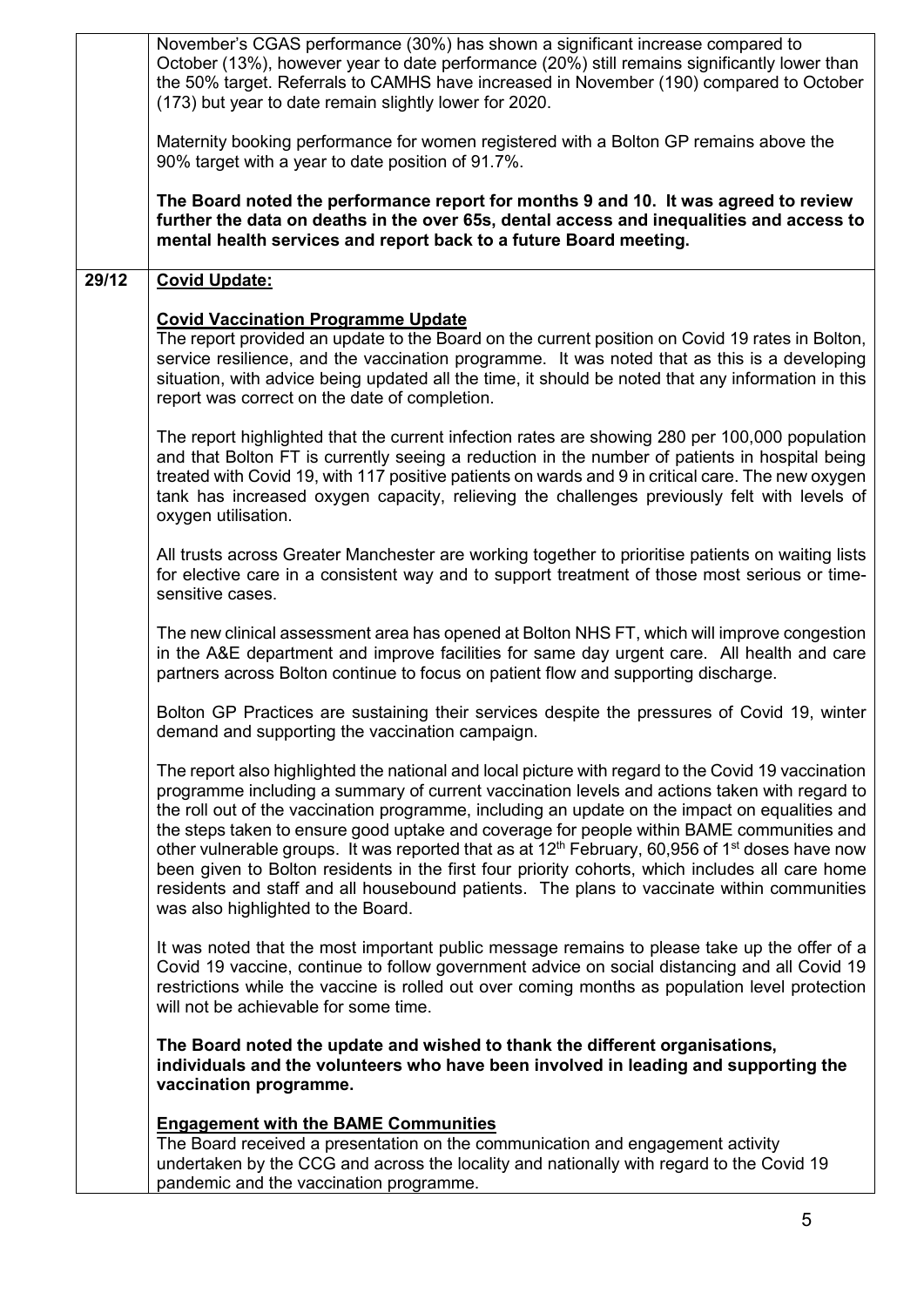|       | The presentation highlighted the background to the vaccination programme, the positive<br>relationships with partners, stakeholders and the public with regard to the vaccination<br>communications.                                                                                                                                                                                                                                                                                                             |  |  |  |  |
|-------|------------------------------------------------------------------------------------------------------------------------------------------------------------------------------------------------------------------------------------------------------------------------------------------------------------------------------------------------------------------------------------------------------------------------------------------------------------------------------------------------------------------|--|--|--|--|
|       | The presentation also highlighted the positive work undertaken with BAME communities to<br>encourage vaccine uptake in all priority groups. This has also strengthened our links with our<br>BAME communities to be a key objective, especially more so as the vaccination programme<br>developed at speed. Low confidence and trust in the vaccination within our BAME<br>communities has meant more of our communications are delivered by NHS clinical<br>professionals and steered through trusted channels. |  |  |  |  |
|       | The main messages delivered focused on the importance of taking the vaccine from trusted<br>GPs and how to stay well at home. The presentation also highlighted the joint ongoing work<br>across the BAME communities, in particular the different ways of engaging with our<br>communities.                                                                                                                                                                                                                     |  |  |  |  |
|       | The Board noted the update.                                                                                                                                                                                                                                                                                                                                                                                                                                                                                      |  |  |  |  |
| 30/21 | Board Assurance Framework (BAF) - Quarter 3 Update<br>The report provides details of the strategic, financial and operational risks associated with the<br>achievement of Bolton CCG's objectives throughout the year and provides assurance to the<br>Board that risks are effectively identified and monitored. Corporate risks assessed as High<br>(15 or above) are routinely reported to the Board and these are referred to in the quarter 3<br>report.                                                    |  |  |  |  |
|       | It was noted that a review has recently been undertaken with all risk owners and the<br>Executive to ensure all risks and BAF scores have been updated.                                                                                                                                                                                                                                                                                                                                                          |  |  |  |  |
|       | The Board accepted the Board Assurance Framework and the assessment of strategic<br>and high level corporate risks for quarter 3 (1 <sup>st</sup> October to 31 <sup>st</sup> December 2020).                                                                                                                                                                                                                                                                                                                    |  |  |  |  |
| 31/21 | <b>Minutes and Reports from:</b>                                                                                                                                                                                                                                                                                                                                                                                                                                                                                 |  |  |  |  |
|       | CCG Executive Update - January/February 2021<br>The Board noted the update.                                                                                                                                                                                                                                                                                                                                                                                                                                      |  |  |  |  |
|       | CCG Finance and QIPP Committee - 29/1/21<br>The Board's attention was drawn to the discussions held on the proposed NHS re-<br>organisation and the need to ensure financial stability is in place locally, in particular agreeing<br>longer term contracts.                                                                                                                                                                                                                                                     |  |  |  |  |
|       | The Board approved the Minutes.                                                                                                                                                                                                                                                                                                                                                                                                                                                                                  |  |  |  |  |
|       |                                                                                                                                                                                                                                                                                                                                                                                                                                                                                                                  |  |  |  |  |
|       | CCG Quality and Safety Committee - 13/1/21<br>The Board approved the Minutes.                                                                                                                                                                                                                                                                                                                                                                                                                                    |  |  |  |  |
|       | CCG Audit Committee - 13/1/21<br>The Board approved the Minutes.                                                                                                                                                                                                                                                                                                                                                                                                                                                 |  |  |  |  |
| 32/21 | <b>Any Other Business</b><br>There was no further business discussed.                                                                                                                                                                                                                                                                                                                                                                                                                                            |  |  |  |  |
| 33/21 | <b>Date of Next Meeting</b><br>It was agreed that the next meeting would be held on Friday 12 <sup>th</sup> March 2021 at 9.30am                                                                                                                                                                                                                                                                                                                                                                                 |  |  |  |  |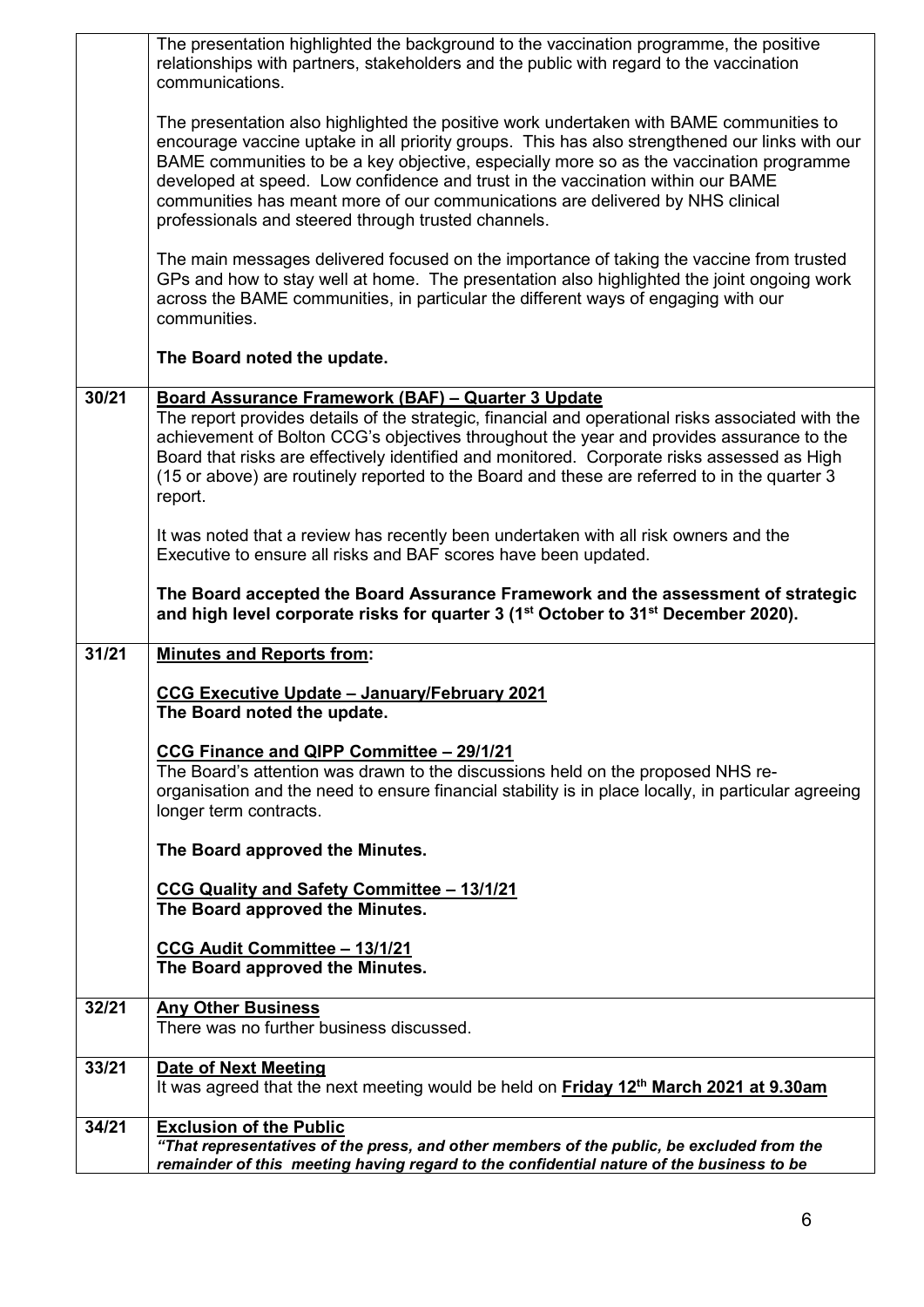| transacted, publicity on which would be prejudicial to the public interest', Section 1 (2), Public ' |  |
|------------------------------------------------------------------------------------------------------|--|
| <b>Bodies (Admission to Meetings) Act 1960".</b>                                                     |  |